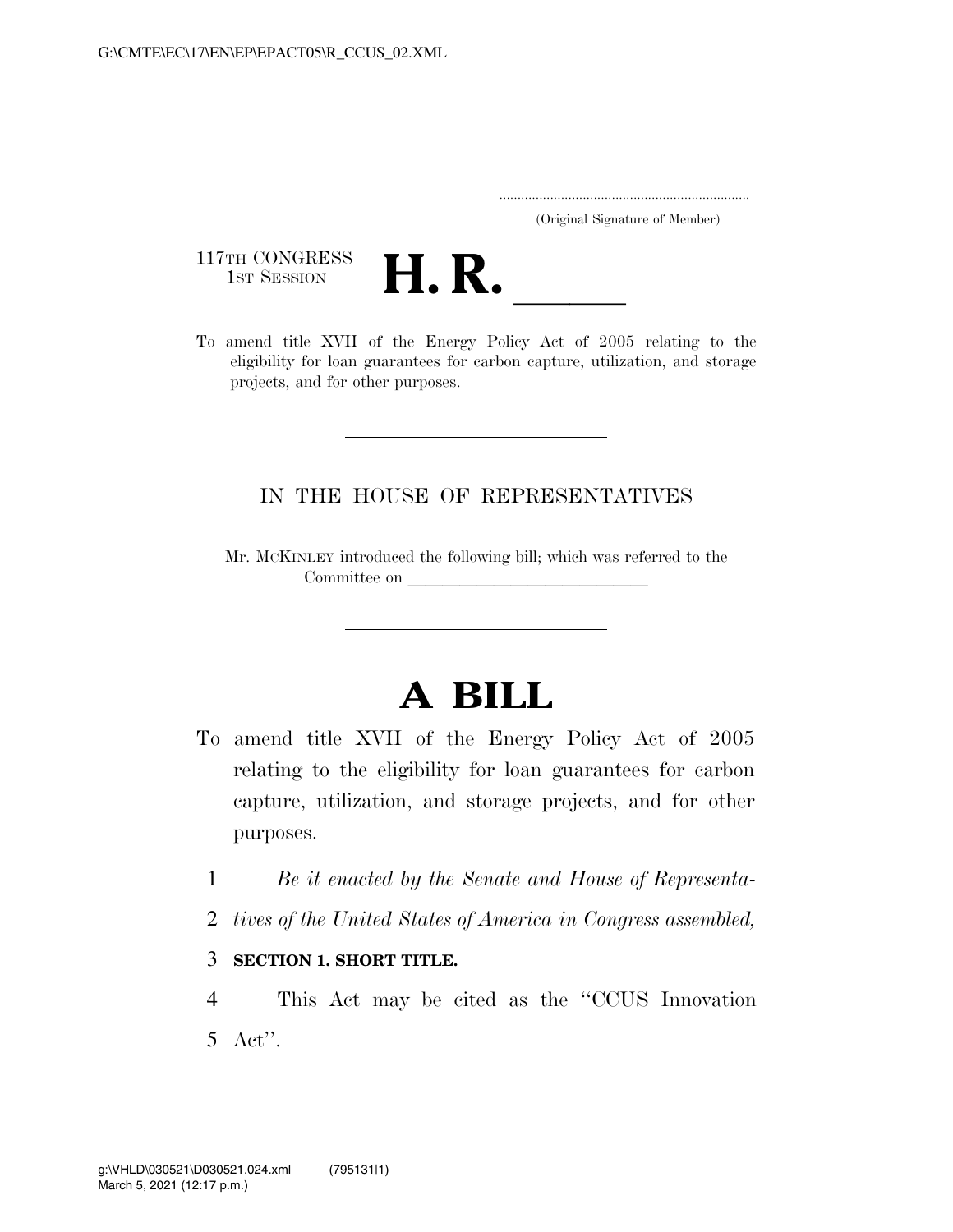## **SEC. 2. PROJECTS FOR CARBON CAPTURE, UTILIZATION, AND STORAGE.**

 (a) CATEGORIES.—Section 1703(b)(5) of the Energy Policy Act of 2005 (42 U.S.C. 16513(b)(5)) is amended to read as follows:

 ''(5) Carbon capture, utilization, and storage practices and technologies.''.

 (b) INCLUDED PROJECTS.—Section 1703 of the En- ergy Policy Act of 2005 (42 U.S.C. 16513) is amended by adding at the end the following:

11 "(g) CARBON CAPTURE, UTILIZATION, AND STORAGE PROJECTS.—The category of projects described in sub- section (b)(5) includes projects involving practices or tech-nologies relating to—

 ''(1) development of infrastructure to enable carbon capture, utilization, or storage, including pipelines;

18  $"(2)$  direct air capture;

 $\frac{1}{2}$  (3) pre-combustion capture, and post-combus- tion capture, of carbon dioxide for fossil fuel based systems, such as power plants and industrial proc-esses that utilize fossil energy;

23  $\frac{4}{4}$  carbon dioxide storage in geologic forma-tions;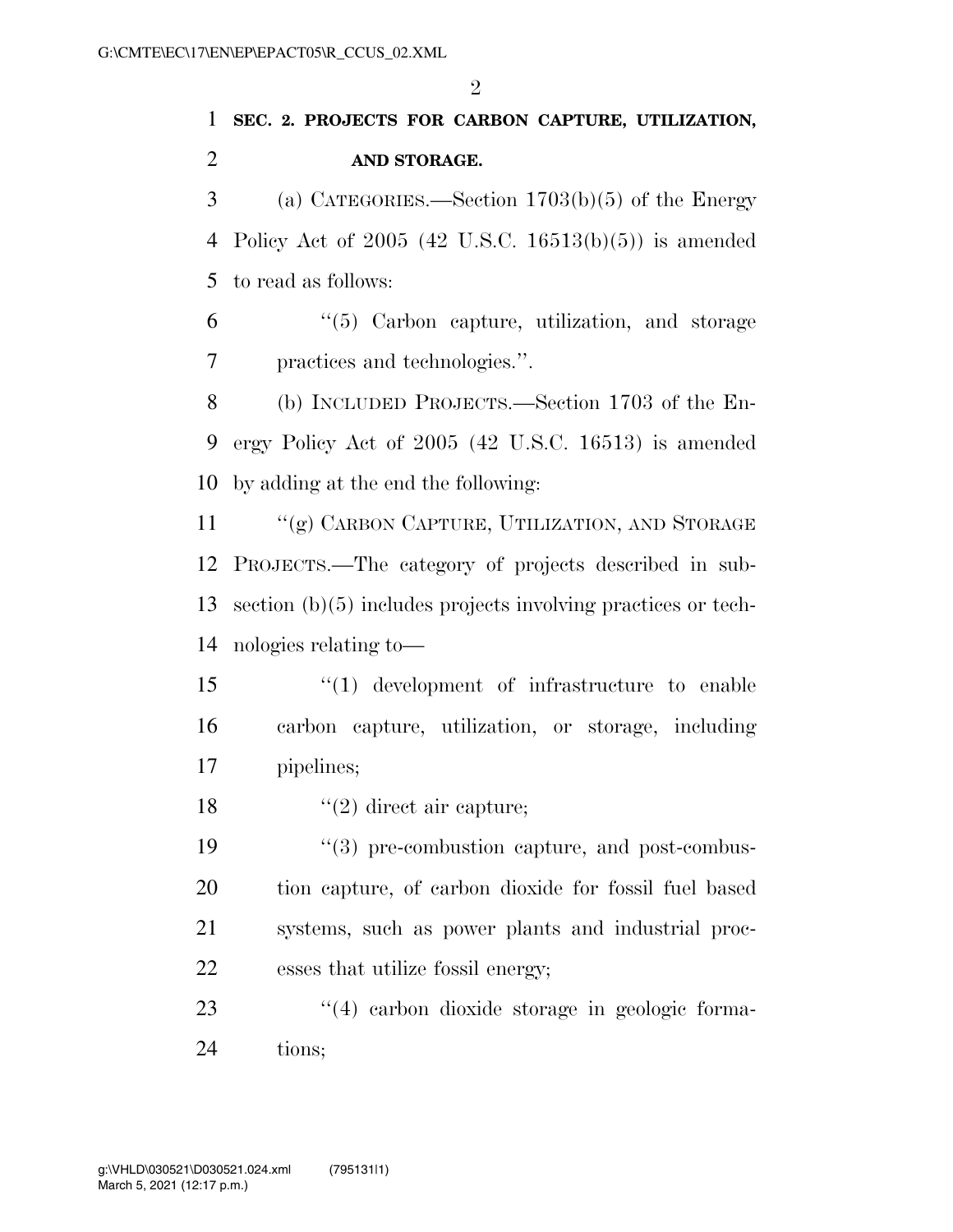| $\mathbf{1}$   | $\lq(5)$ carbon storage efficiency and security                 |
|----------------|-----------------------------------------------------------------|
| $\overline{2}$ | through the use of new and early-stage monitoring               |
| 3              | tools and models;                                               |
| $\overline{4}$ | $\cdot\cdot\cdot(6)$ the conversion of carbon dioxide into sub- |
| 5              | stances or products with higher economic value;                 |
| 6              | $\lq(7)$ the conversion of carbon dioxide into bio-             |
| $\overline{7}$ | mass;                                                           |
| 8              | $\cdot$ (8) the synthesis of fuels and organic chemi-           |
| 9              | cals;                                                           |
| 10             | $(9)$ the synthesis of inorganic materials and                  |
| 11             | chemicals;                                                      |
| 12             | $\cdot$ (10) agricultural and forestry practices that           |
| 13             | store and sequester carbon; and                                 |
| 14             | $\lq(11)$ synthetic technologies to remove carbon               |
| 15             | from the air and oceans.".                                      |
| 16             | (c) REPORT.—Not later than 1 year after the date                |
| 17             | of enactment of this Act, the Secretary of Energy shall         |
|                | 18 submit to the Committee on Energy and Commerce of the        |
| 19             | House of Representatives a report describing—                   |
| 20             | (1) with respect to projects described in sub-                  |
| 21             | section (g) of section 1703 of the Energy Policy Act            |
| 22             | of $2005$ (as added by this section)—                           |
| 23             | (A) the status of each such project for                         |
| 24             | which a guarantee has been awarded under                        |
| 25             | such section 1703; and                                          |